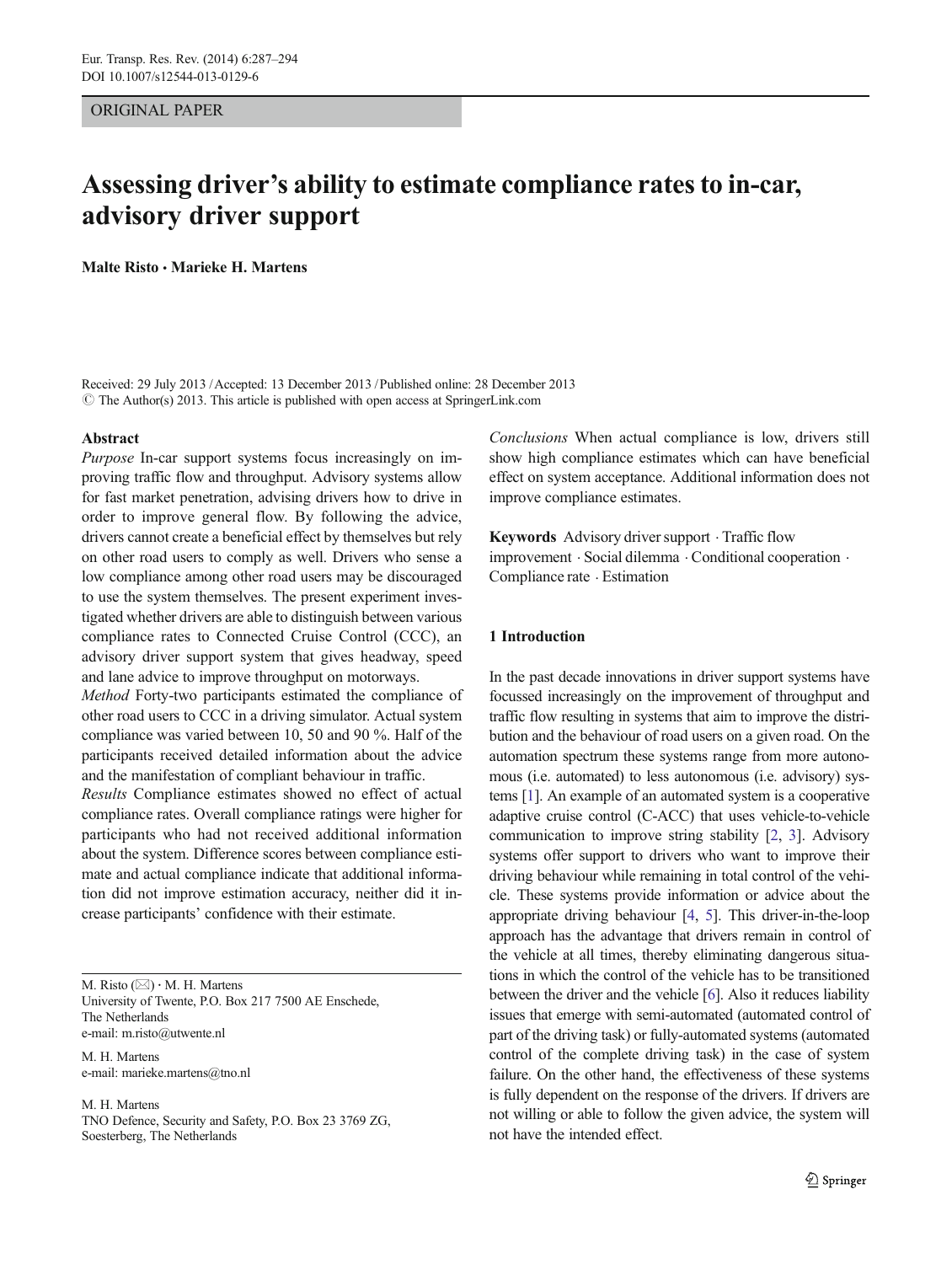An example of such an advisory system is Connected Cruise Control (CCC; see for example [\[7](#page-7-0), [8\]](#page-7-0)). CCC offers drivers advice on the optimal speed, headway and driving lane in order to optimize the distribution of cars on the motorway and counteract the build-up and propagation of shockwaves. Drivers will receive individual advice messages via an in-car, nomadic device. These individual messages are adjusted to a drivers current lane, headway and speed, the actual speed limit as well as the desired route.

A survey amongst Dutch car drivers investigated the conditions under which drivers would potentially use an advisory driver support system that aims to improve overall traffic flow. It found that one of the strongest incentives for drivers to use such a system (i.e. comply with its advice) would be an observable beneficial effect on traffic flow and throughput [\[9](#page-7-0)]. In turn, whether or not such a system has any effect on traffic flow is dependent on the percentage of vehicles on the road that are equipped with the system (i.e. the penetration rate of the system) and the number of drivers that adheres to the given advice (i.e. the compliance rate of drivers).

In case the penetration rate and the compliance rate are sufficiently high, it may still be that the system creates a general benefit for the traffic system but not necessarily for the individual driver who complies with the advice. The outcome of a driver's action is experienced by the collective of road users following the driver. In turn the individual driver is dependent on other drivers in front of him, that are also equipped with the same system, to create a beneficial effect for this driver. As a result, each driver is exposed to the effect of the collective actions of the drivers in front of him. Already in 1971, Schelling articulated how this applies to inconsiderate behaviours that may harm the flow of traffic, by stating: "Unorganized, they [the drivers] are at the mercy of a decentralized accounting system according to which no […] driver suffers the losses that he imposes on the people behind him" [[\[10\]](#page-7-0), p.66]. The same mechanisms also apply to efforts to improve traffic flow. It can be questioned, whether the beneficial effect that is created by an individual driver will, in any way, pay itself back to the same driver or whether drivers will ever directly perceive the effect that their compliance has on traffic flow. It may even be that a driver experiences a direct individual disadvantage when following the advice. For example, a driver complies to an advice to merge from a dense middle lane to the right lane. The effect that he creates on traffic flow might be beneficial for other road users, although he now finds himself between trucks on a slow driving right lane. Therefore he might perceive the outcome of his compliance as disadvantageous.

In the same survey, respondents were conscious of this interdependence between road users in creating a collective benefit through the improvement of traffic flow. As a precondition to use the advisory driver support system, they requested that the system should be mandatory, and therefore used by all road users [\[9](#page-7-0)]. However, even if a sufficient penetration rate could be guaranteed (for instance through a government mandate to use the system), the potential effect that such a system can have on traffic flow would still be dependent on the collective compliance of a sufficient number of drivers. In other words, to achieve an effect for traffic flow, drivers that use the system are dependent not only on their ability follow an the advice, but also on the ability and willingness of other equipped drivers to comply. Therefore, the interdependency among drivers does not only pose a harm to the improvement of traffic flow, but also to the successful implementation of a system that aims to improve traffic flow. Only when penetration and compliance rate are sufficient, the driver will benefit from collective compliance of other traffic. A challenge for these systems is to generate the necessary compliance rate that will cause a beneficial effect on the whole traffic stream in order to justify the use of the system for the individual drivers.

The situation described here shares similarities with that of a social dilemma [[11](#page-7-0)–[13](#page-7-0)]. Each driver may benefit from improved traffic flow when all road users cooperate by using the system and complying to the advice. However, individually a driver may not gain anything from following the advice and may be better off free-riding (i.e. not following any advice, while benefitting from the effect created by more compliant drivers). Even if drivers are willing to cooperate in the first place, they may fear that the overall compliance rate is not sufficient to actually lead to an improvement of traffic flow. To avoid having the cost of using the system without benefiting from it, due to low overall compliance, drivers may cease to comply themselves.

In order to improve traffic flow, drivers stated to be willing to cooperate, under the condition that others cooperate as well [\[9](#page-7-0)]. This refers to a phenomenon also known as conditional cooperation [\[14,](#page-7-0) [15](#page-7-0)]. A similar idea has been introduced by Pruitt and Kimmel as part of the "goal/expectation theory" [\[16](#page-7-0)]. The theory states that cooperative behaviour requires not only an individual's goal to achieve mutual cooperation, "It must be accompanied by an expectation that the other will cooperate […]." (p. 375). Therefore, in addition to having the goal to improve traffic flow by using CCC, drivers need to be convinced that there is sufficient compliance among other drivers on the road in order to show cooperative (i.e. CCC compliant) behaviour. If drivers are under the assumption that the compliance rate among other drivers is too low, they guard themselves from exploitation by refusing to comply themselves. This makes drivers' ability to detect different levels of compliance, among other road users, an important factor in their own willingness to use the system themselves. If drivers are able to tell a high compliance rate from low a rate, they might be inclined to stop using the system in case of low perceived compliance. Furthermore, if drivers are not able to tell the difference between compliance rates, acceptance of the system would benefit from an overestimation of the compliance rate, especially when the actual compliance rate is low.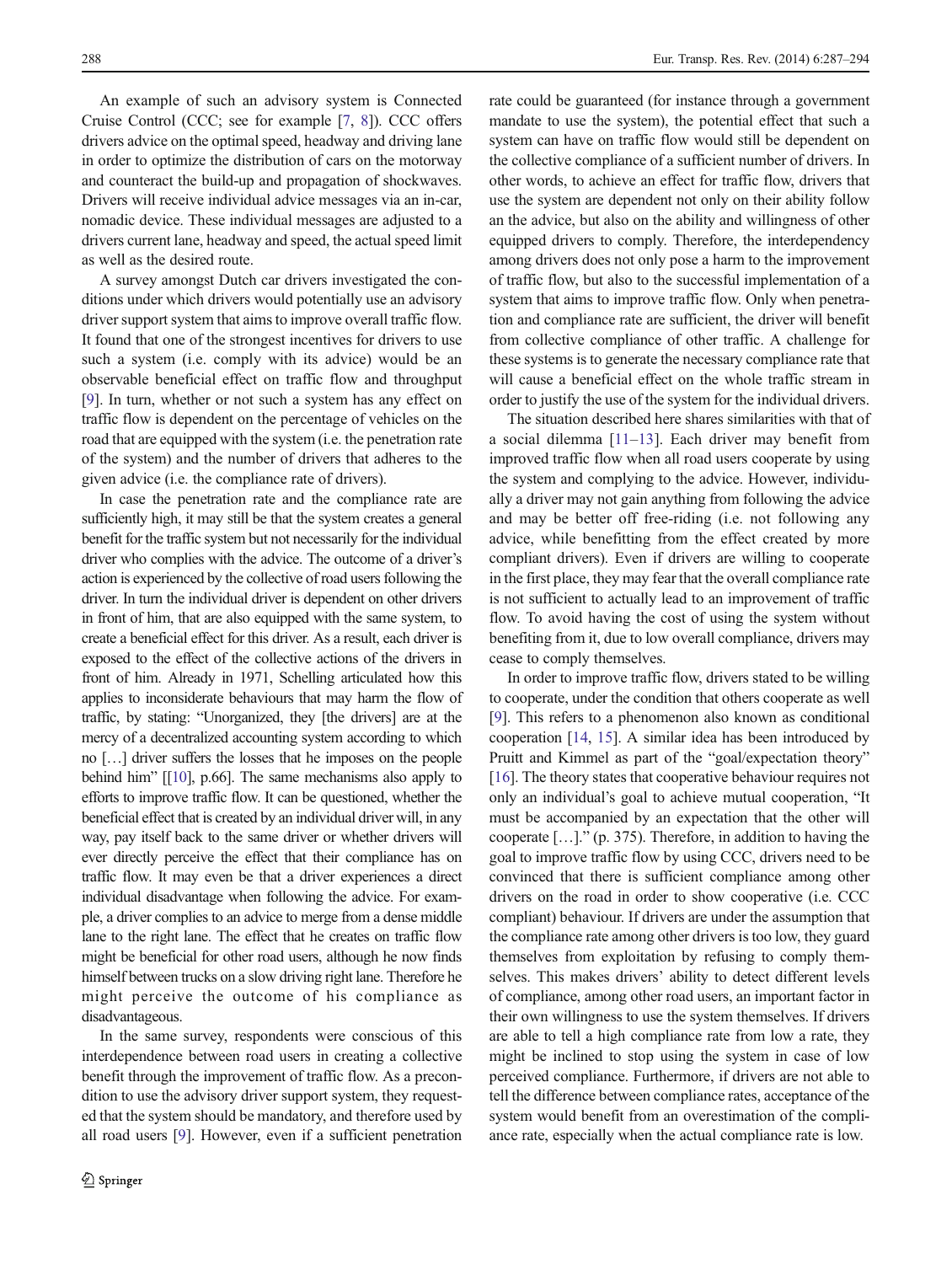In the present study it was investigated, in a driving simulator, whether drivers are able to deduct the current (or the difference between a high and a low) compliance rate of CCC, from observations of traffic around them. Furthermore, it was tested whether additional information about the system would improve drivers ability to distinguish between different compliance rates or influence the average estimate in any direction.

# 2 Method

## 2.1 Participants

Forty-two participants (33 men, 9 women), age 26 to 66 years (M: 53.6, SD: 10.5) completed the experimental procedure. One participant had to abort the experiment due to simulator sickness. All participants were recruited from the pool of participants registered by TNO and had no prior knowledge of the study or the form of driver support used in the experiment. All participants were in possession of a driver's license for at least 4 years (M: 32.7, SD: 11.9) and drove at least 10.000 annual kilometres by car. Participants reported to have normal or corrected to normal vision. Participants received  $€50$  for their participation.

## 2.2 Design

The experiment, had a  $3 \times 3 \times 2$  mixed factorial design with repeated measures. Within-participants variables were location (lane drop vs. on-ramp vs. straight motorway) and actual compliance rate (10  $\%$  vs. 50  $\%$  vs. 90  $\%$ ). Betweenparticipants variable was the level of information (low vs. high) about the driver support system. The dependent variables were the participants estimated compliance rates and their confidence in the estimate.

#### 2.3 Information about the system

The driver support system used in this experiment, was the so called Connected Cruise Control. The system gives advice on the optimal speed, headway and driving lane in order to optimize the distribution of cars on the motorway and counteract the build-up and propagation of shockwaves, thereby improving traffic flow and throughput.

Participants were randomly assigned to one of two groups. Both groups received information about the overall goal of the system and the driver-in-the-loop approach that the system takes. Knowledge of this information characterized the low information condition. In addition to that, the high information group received detailed information about the advice given by the system and the goal that is pursued with the advice in the three locations that participants would encounter in the experiment. Furthermore, in a top view, each of the three locations was shown with vehicles on each lane and arrows indicating the driving paths of vehicles that follow a particular advice.

## 2.4 CCC advice

In the experiment each advice was tailored to a particular location and a particular distribution of traffic in that location. The locations that were used in the present experiment (i.e. a lane drop, an on-ramp and a straight motorway) are shown in Fig. [1](#page-3-0). A common phenomenon in traffic is an unequal lane distribution of vehicles that can cause disturbance due to over capacity of the left lane [[17\]](#page-7-0). The lane distribution of vehicles near merging zones is also a cause of congestion [\[18\]](#page-7-0). The goal of the lane advice is to adjust the distribution of vehicles over the lanes in anticipations of merging vehicles due to the decrease of the number of lanes (i.e. lane drop), the entering of vehicles onto the motorway (i.e. on-ramp), or to alleviate a crowded left lane (i.e. straight motorway). Furthermore, in lane drop locations lane advice is given to drivers on the left lane to stimulate early merging and avoid congestion due to late merging. Speed advice is given in combination with the lane advice by advising drivers to adjust their speed to that of the target lane before merging. Before the lane drop and onramp, headway advice is given to vehicles on the target lane that have not received a lane change advice earlier. Drivers are advised to stay on their lane and extend their headway in order to make room for merging vehicles from the left lane or the on-ramp. Of the potential advice messages that CCC can provide, the described advice is a subset that is relevant to the locations used in this experiment.

## 2.5 Compliance behaviour of other vehicles

To implement system compliant behaviour of the simulated drivers, compliance zones were defined per lane for every location. In these zones, parameters in the driver model of the simulator were adjusted in a way that the vehicle would exert a behaviour as if following a CCC advice. Figure [1](#page-3-0) gives an overview of the specific compliance zones per location.

A parameter in the driver model defined the vehicles urge to carry out an advised behaviour. The urge parameter increased as a virtual vehicle approached the end of a compliance zone. An increased urge resulted in compliant behaviour even in traffic conditions that were not optimal to carry out the advised behaviour. For example, in the case of a lane change advice, as the urge of a specific vehicle to change lanes increased, the vehicle accepted shorter gaps. As a result of this set up, every simulated vehicle that received an advice had carried out the advice at the end of the compliance zone, thereby simulating a compliance rate of 100 %. For the experiment it did not matter whether the compliance rate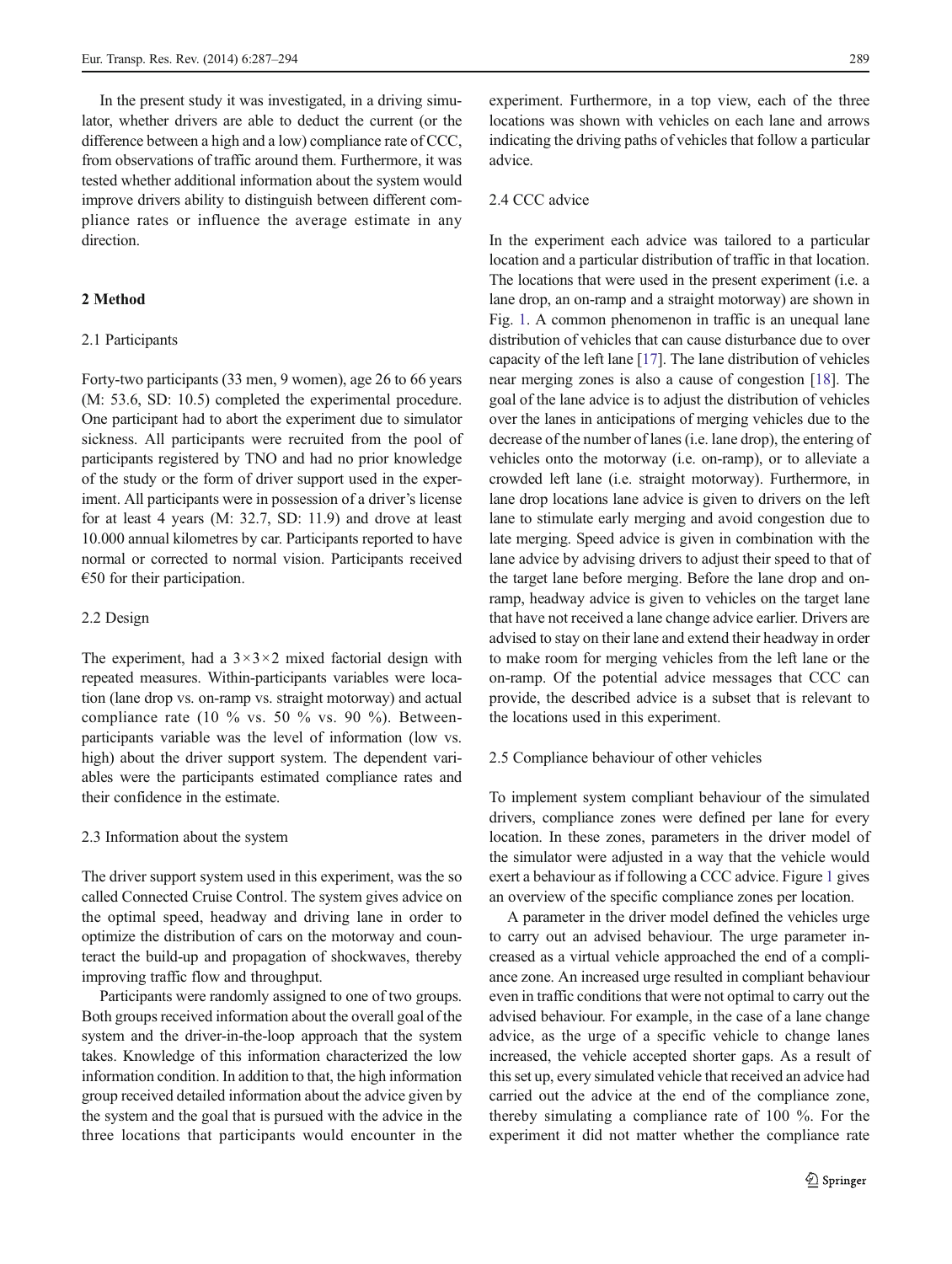<span id="page-3-0"></span>

Fig. 1 Compliance zones were used to start and stop the execution of compliance behaviour of the virtual traffic

was kept constant at 100 % while the penetration rate varied between trials or the other way around.

In order to simulate compliance behaviour of equipped vehicles, the standard behaviour model was adjusted as follows:

Lane compliance zone: Upon entry of the lane compliance zone a simulated driver had the urge to change lanes

towards the target lane. This urge increased towards the end of the zone.

Headway compliance zone: Upon entry of the headway compliance zone, if the headway of the simulated traffic was smaller than 2 s it was multiplied by the factor 1.5 and set as the drivers desired headway.

Optimize compliance zone: On the straight motorway, in the beginning, an artificial bottleneck was created by letting the scenario start with an unequal distribution of vehicles over the lanes. The distribution in that scenario was skewed towards the left lane as described in [[17\]](#page-7-0). Upon entry of the optimize compliance zone, equipped vehicles received a lane change advice in order to equalize the distribution of vehicles over the lanes. The number of vehicles that received a lane change advice was computed in such a way that as a result of compliance an equal distribution over the three lanes would be achieved.

# 2.6 Driving simulator

The experiment was conducted in the driving simulator at TNO (Fig. 2). In front of the simulator a radial screen (180°) was present on which the road and the traffic environment were projected with a refresh frequency of 60 Hz. Images for the rear-view and side mirrors were projected on separate screens behind the car. Motor sound as well as the sound of other traffic was presented via loud speakers.

# 2.7 Procedure

Participants were welcomed and asked to read the experiment description and sign the informed consent. Participants then read the group specific information about the CCC system. In the simulator, participants then completed the experimental trials in randomized order. The complete list of trials is shown in Table [1](#page-4-0).

After each trial participants were asked to give an estimate of the compliance rate of vehicles in that trial, using a scale from 0 to 100 %. Furthermore they rated their confidence with that estimate on a scale from 1 (not at all confident) to 5 (very



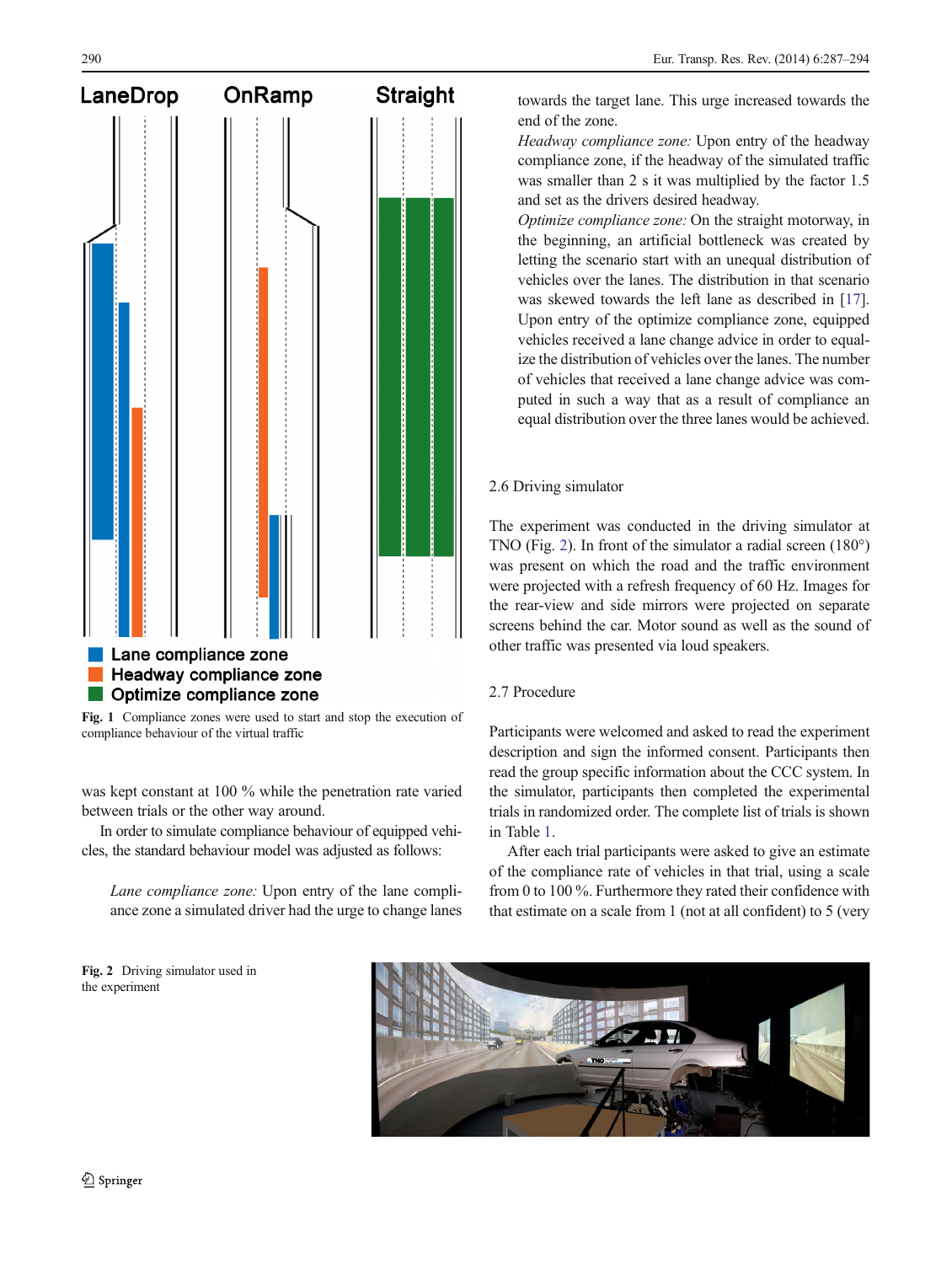## <span id="page-4-0"></span>Table 1 Trial list

| Location          | <b>Starting</b><br>lane | Compliance<br>(%) |
|-------------------|-------------------------|-------------------|
| Lane drop         | Middle                  | 10                |
|                   |                         | 50                |
|                   |                         | 90                |
| On ramp           | Right                   | 10                |
|                   |                         | 50                |
|                   |                         | 90                |
| Straight motorway | Middle                  | 10                |
|                   |                         | 50                |
|                   |                         | 90                |
|                   |                         |                   |

confident). After all experimental trials had been completed, participants were debriefed and dismissed.

#### 2.8 Data analysis

In addition to the raw estimates of system compliance, absolute estimation errors of the compliance rate (AEEC) were computed per trial by the formula

$$
AEEC = \sqrt{(C_{estimated} - C_{actual})^2}
$$
 (1)

where C<sub>estimated</sub> was the compliance rate that was estimated by a participant in that trial and  $C_{actual}$  was the compliance rate that was actually presented to the participant that trial.

Estimated compliance as well as AEEC were analysed in a repeated measures ANOVA with location (lane drop vs. onramp vs. straight motorway) and actual CCC compliance rate (10  $\%$  vs. 50  $\%$  vs. 90  $\%$ ) as within-participant factors and level of information about CCC (low vs. high) as betweenparticipant factor.

Confidence scores were analysed in a repeated measures ANOVA with location (lane drop vs. on-ramp vs. straight motorway) and actual CCC compliance rate (10 % vs. 50 %

Fig. 3 Average compliance estimates per trial (error bars show the standard error of the mean)

vs. 90 %) as within-participant factors and level of information about CCC (low vs. high) as between-participant factor.

As measure of effect size for repeated measures ANOVA, generalized eta squared  $(\eta_G^2)$  are provided as defined by [\[19](#page-7-0)] and recommended by [\[20\]](#page-7-0). For differences between means the Pearson Correlation Coefficient (r) is used.

# 3 Results

#### 3.1 Estimates of Compliance rate

Figure 3 shows the average estimated compliance in the experiment.

A repeated measures ANOVA was carried out on the estimated compliance scores with location (lane drop vs. on ramp vs. straight motorway) and actual compliance rate (10 % vs. 50 % vs. 90 %) as within-participant factors and level of information about the system (low vs. high) as betweenparticipant factor.

No main effect of actual compliance on estimated compliance was found  $(p<0.05)$ . Furthermore, a significant main effect of level of information on estimated compliance was found, F(1, 40)=6.94,  $p$ <0.05,  $\eta_G^2$ =0.084. However, also the interaction effect between level of information and actual compliance rate on estimated compliance was significant, F(2,80)=3.66, p<0.05,  $\eta_G^2$ =0.009. Figure [4](#page-5-0) depicts this interaction.

Post-hoc pairwise comparison with Bonferroni correction revealed that at an actual compliance of 10 %, estimated compliance was significantly different between the low information condition (M: 44.05, SE: 4.94) and the high information condition (M: 19.95, SE: 3.77),  $t(124)=4.75$ ,  $p<0.05$ ,  $r=$ 0.39. Also, at an actual compliance of 50 %, estimated compliance was significantly different between the low information condition (M: 38.43, SE: 4.71) and the high information condition (M: 22.78, SE: 4.31),  $t(124)=3.00, p<0.05, r=0.26$ .

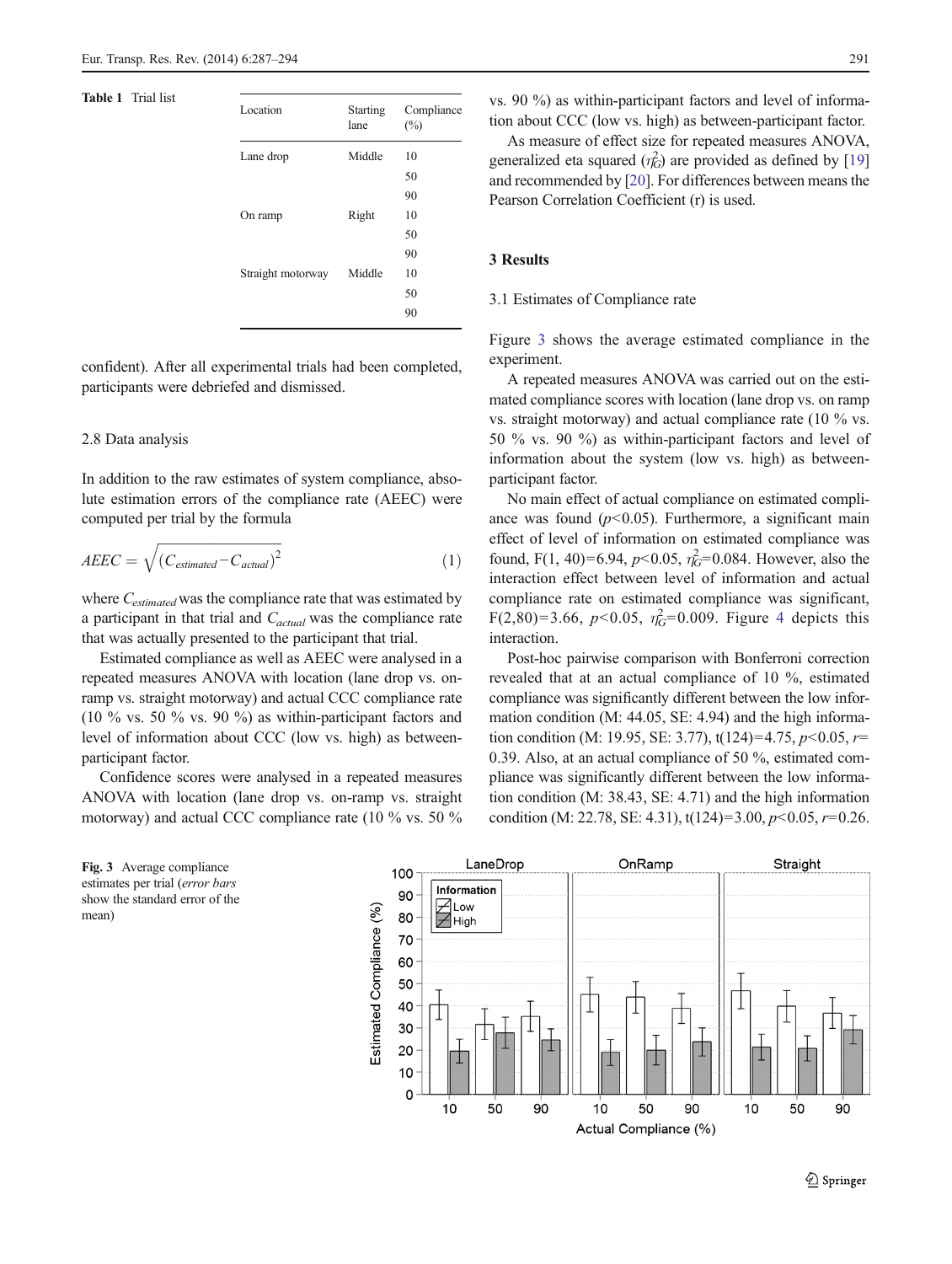<span id="page-5-0"></span>

Fig. 4 The interaction effect of level of information and actual compliance rate on the compliance estimate. Error bars show the standard error

The difference in estimated compliance between the low and the high information condition at an actual compliance of 90 % was not significant ( $p$ >0.05). Furthermore, mean estimated compliance at each level of actual compliance was not significantly different from estimated compliance at the two other levels of actual compliance, both for the low and the high information condition  $(p>0.05)$ .

No other effect was significant at  $\alpha$ =0.05.

To obtain a measure of the estimation performance, for each compliance estimate the absolute estimation error of the compliance rate (AEEC) was computed according to Eq. [\(1](#page-4-0)). Average AEEC provides an indication of the estimation performance in each trial where lower scores denote a better estimation performance (see Fig. 5).

A repeated measures ANOVA was carried out on the AEEC scores with location (lane drop vs. on ramp vs. straight motorway) and actual compliance rate (10 % vs. 50 % vs.

90 %) as within-participant factors and level of information about the system (low vs. high) as between-participant factor.

Mauchly's test indicated that the assumption of sphericity had been violated for the main effect of actual compliance rate,  $W=0.34$ ,  $p<0.05$ ,  $\varepsilon=0.60$ , as well as the interaction effect of actual compliance rate and level of information  $W=0.34$ ,  $p$ <0.05,  $\varepsilon$ =0.60. For these effects the degrees of freedom were adjusted using Greenhouse-Geisser estimates of sphericity.

A significant main effect of actual compliance rate on AEEC was found, F(1.2, 48)=30.83, p<0.05,  $\eta_G^2$ =0.271. Also the interaction effect between actual compliance rate and level of information was significant,  $F(1.2,48)=8.33$ ,  $p<0.05$ ,  $\eta_G^2=0.091$ . Figure [6](#page-6-0) depicts this interaction.

Post-hoc pairwise comparison with Bonferroni correction revealed that at an actual compliance of 10 %, AEEC was significantly different between the low information condition (M: 37.86, SE: 4.21) and the high information condition (M: 17.03, SE: 3.09),  $t(113.80)=4.88$ ,  $p<0.05$ ,  $r=0.42$ . The difference in estimated compliance between the low and the high information condition at an actual compliance of 50 % and at 90 % was not significant ( $p$ >0.05). Furthermore, for the low information condition, mean AEEC at 50 % actual compliance (M: 28.56, SE: 2.39) was significantly different from AEEC at 90 % actual compliance (M: 53.10, SE: 4.49), t(62)=−8.00,  $p<0.05$ ,  $r=0.71$ . For the high information condition, mean AEEC at 10 % actual compliance (M: 17.03, SE: 3.09) was significantly different from AEEC at 50 % actual compliance (M: 35.95, SE: 2.29),  $t(62)=-5.71$ ,  $p<0.05$ ,  $r=0.59$ . Also, mean AEEC at 50 % actual compliance was significantly different from AEEC at 90 % actual compliance (M: 64.18, SE: 3.92), t(62)=−9.78, p<0.05, r=0.78.

No other effect was significant at  $\alpha$ =0.05.

## 3.2 Confidence with the compliance estimate

Participants' confidence with their estimate per scenario is shown in Fig. [7.](#page-6-0) Recall that participants rated the confidence

Fig. 5 The absolute estimation error of the compliance rate (AEEC) per trial. Error bars show the standard error

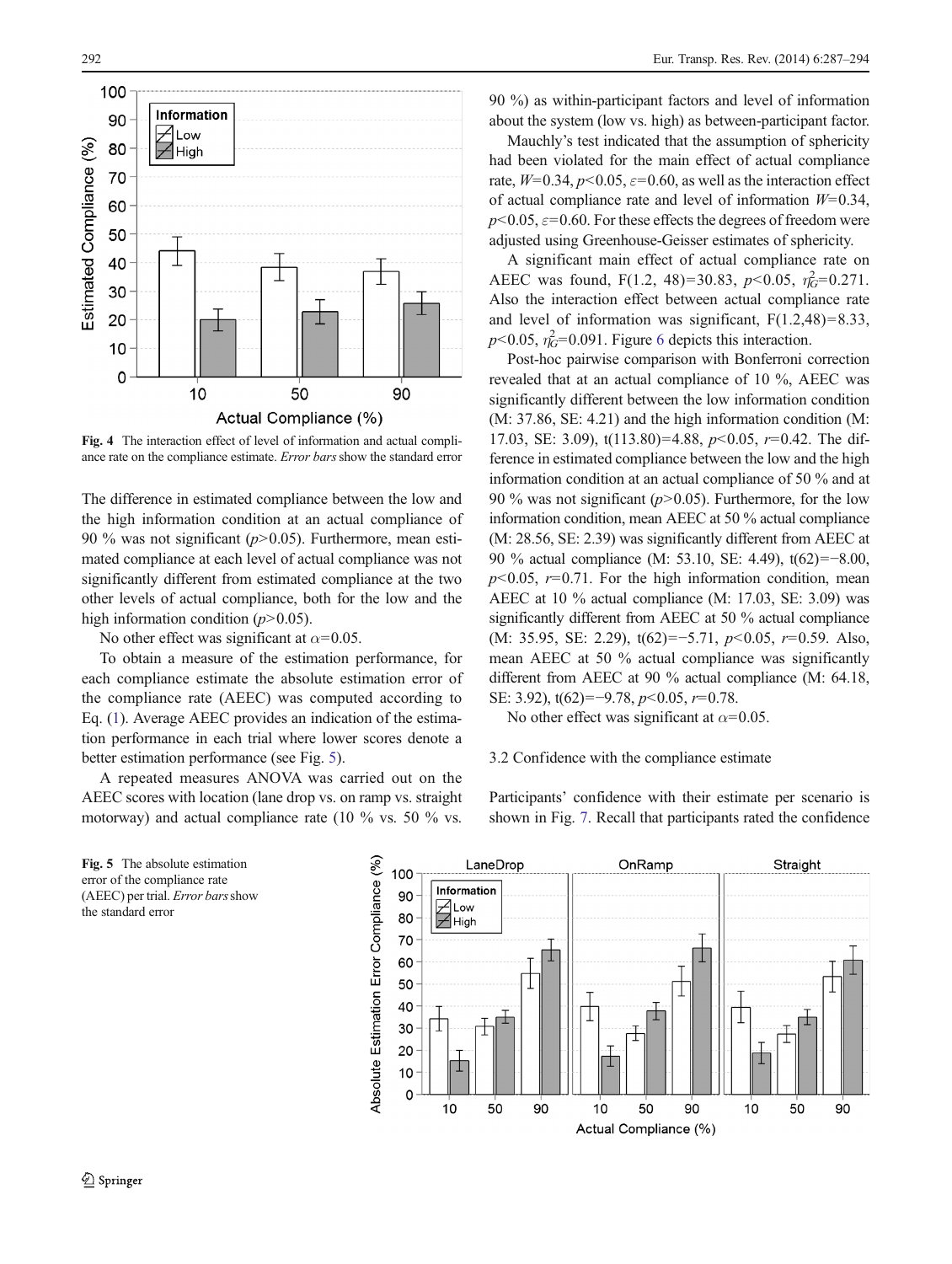<span id="page-6-0"></span>

Fig. 6 The interaction effect between compliance rate and level of information on the AEEC. Error barsshow the standard error

with their compliance estimate on a scale from 1 (not at all confident) to 5 (very confident).

A repeated measures ANOVA was carried out on the confidence scores with location (lane drop vs. on ramp vs. straight motorway) and actual compliance rate (10 % vs. 50 % vs. 90 %) as within-participant factors and level of information about the system (low vs. high) as between-participant factor.

No effect was significant at  $\alpha$ =0.05.

# 4 Discussion

The present study examined driver's ability to distinguish between different compliance rates to CCC, an advisory driver support system aimed at improving traffic flow. Furthermore it was investigated whether additional information could improve or in other ways alter drivers estimates of how many other car

drivers complied to advice from the CCC system. No main effect of actual compliance rate on participants estimate of compliance was found. However a significant main effect of the level of information as well as an interaction effect of level of information and actual compliance was found. Participants in the high information condition estimated compliance to be lower than participants in the low information condition. This difference appears to decrease with rising levels of actual compliance rate. More informed participants had received explicit information about the advice that the system would give in a given location and had therefore a better understanding of the behaviour that the traffic around them would exert at higher levels of compliance to the system as well as a top view of coordinated behaviour patterns that groups of equipped vehicles would show at higher compliance rates. In contrast participants in the low information condition had only received information about the system's general aim and that a driver-in-the-loop approach is used. Therefore, drivers in the low information condition might have looked at traffic behaviour more generally, while drivers in the high information condition might have looked for particular indicators of compliance that they had learned of during the introduction to the experiment. Guided by the advice algorithm, equipped vehicles showed a different driving behaviour, compared to the standard driver model of the TNO simulator. However, it appears that drivers failed to distinguish CCC compliant behaviour from regular driving behaviour. Traffic in general was flowing most of the time regardless of the simulated compliance rate. Although occasionally traffic flow was disturbed near the lane drops, this did not lead to traffic jams. Traffic flow would recover from these disturbances so that drivers would not end up in congestion. Uninformed drivers may have credited the general lack of congestion to an elevated compliance rate and therefore gained a more optimistic view of compliance than informed drivers. What can be seen as advantageous for the acceptance of the system is that drivers overestimate others compliance to CCC advice when the actual compliance rate is low (i.e. 10 %).



Fig. 7 Confidence level with estimated compliance rates. Error bars show the standard error